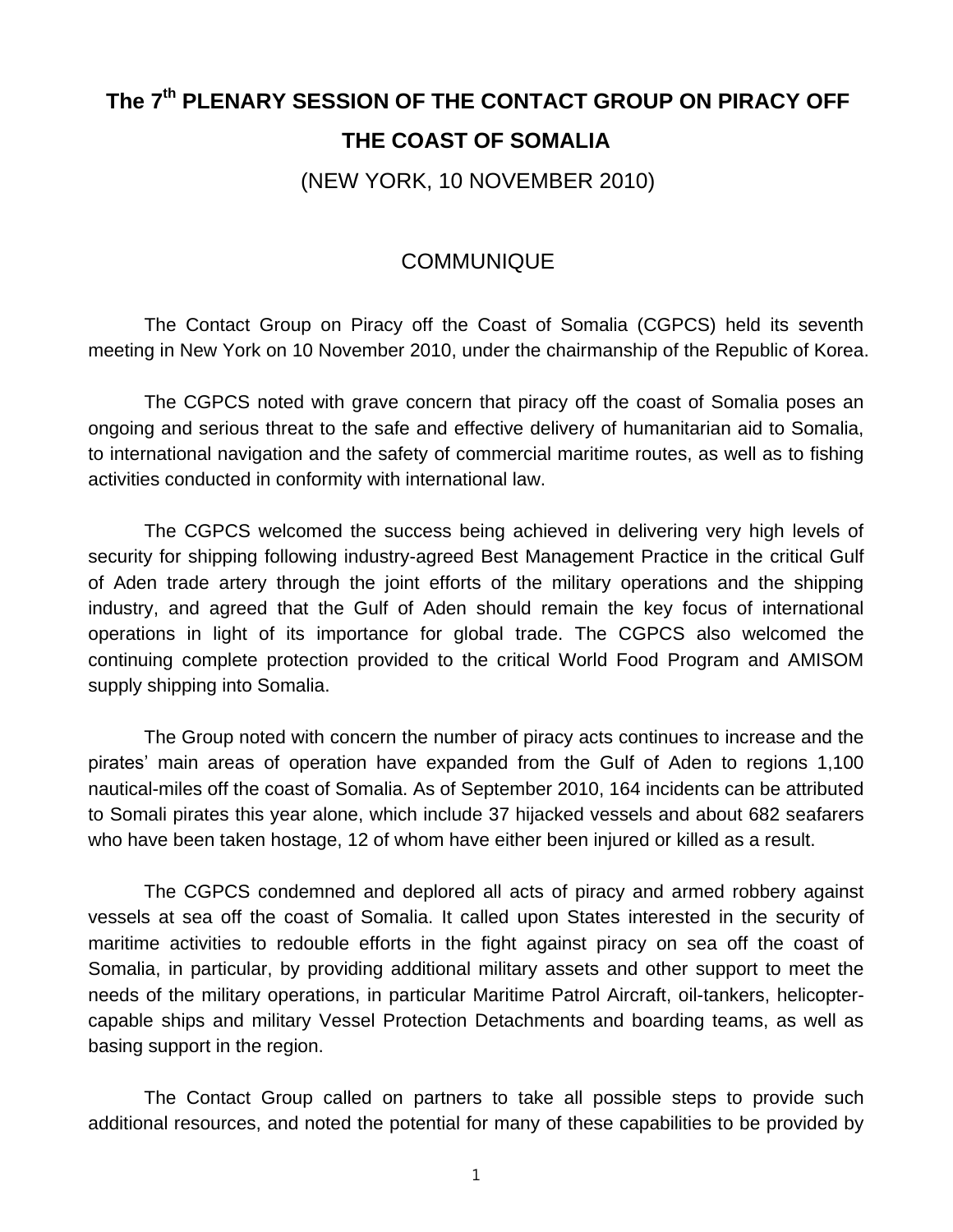non-military means by countries not currently providing naval contributions, and welcomed strongly, as an example, the contribution of Luxembourg in paying for the commercial provision of Maritime Patrol Aircraft. The Group expressed gratitude to all countries providing a military contribution to counter-piracy activity, and welcomed the new military contribution by Thailand and India. The CGPCS also underscored the importance of continued effective military coordination between different naval forces combating piracy off the coast of Somalia.

The CGPCS also agreed that an effective solution to end piracy cannot be achieved without addressing the root causes, most notably, instability in Somalia. The ever closer cooperation of Transitional Federal Government (TFG) of Somalia, as well as regional administrations into the wider international efforts against piracy is essential. The Group paid particular attention to the need of the TFG and regional administrations of Somaliland and Puntland to build their capacity to prosecute and imprison persons responsible for acts of piracy and armed robbery at sea off the coast of Somalia.

The Contact Group encouraged States to cooperate with the TFG of Somalia in the fight against piracy and armed robbery at sea and noted the primary role of the TFG in rooting out piracy and armed robbery at sea.

The international community has made notable accomplishments in the fight against piracy. The new edition of the well-known counter-piracy guide - Best Management Practice (BMPs) - has been published, as has the UN Secretary General's report (S/2010/394) regarding the possible options for the prosecution of suspected pirates.

The CGPCS welcomed the targeted and well executed efforts by the UNODC in the region. It also took note that the IMO Djibouti Code of Conduct Trust Fund is implementing various projects, including the establishment of regional information centers and a regional training center. The Trust Fund to Support the Initiatives of States Countering Piracy off the Coast of Somalia is also in operation to support initiatives associated with the prosecution of suspected pirates, as well as other relevant projects.

However, piracy persists and continues to pose more challenges to the international community, requiring greater cooperation and strengthened coordination among its members. It is, therefore, of paramount importance to continue to enhance international cooperation to address piracy in an effective manner.

Against this backdrop, the international community should continue to pursue ongoing efforts to achieve a comprehensive solution to the problem of piracy.

The Contact Group underscored the importance of bolstering the prosecution of piracy, as bringing pirates to justice encompasses an integral part of a broad counter-piracy strategy.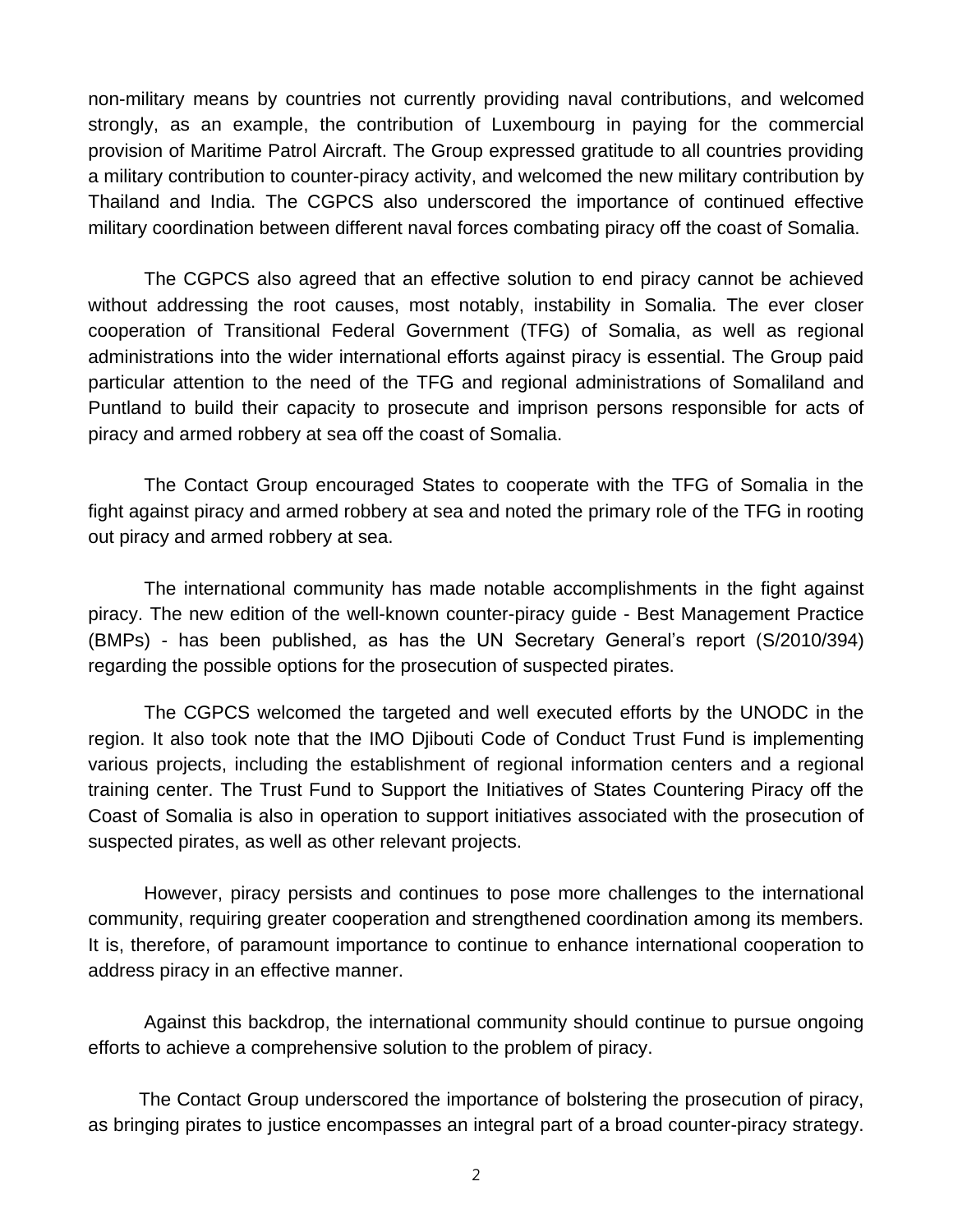In this sense, the Contact Group welcomed the UN Security Council's resolutions, including 1918, and the report of the Secretary General on possible options to further the aim of prosecuting and imprisoning persons responsible for acts of piracy and armed robbery off the coast of Somalia. The CGPCS agreed to review the seven options on legal reform proposed by the Secretary-General and to seek the best and most feasible options for moving forward. To eliminate piracy, it is of utmost importance to demonstrate by action that piracy will be prosecuted and not be offered impunity. The CGPCS also took careful note of the need to ensure additional funding to the necessary capacity building efforts in the region, including in regard to incarceration, and called on all interested and affected parties, including flag states and industry, to contribute to this.

The CGPCS wished to applaud the contribution of regional countries in the field of prosecution, as well as the role of the Republic of Kenya and the Republic of Yemen in bringing pirates to justice and the commitment of the Republic of Seychelles to continue prosecution of suspected prates nationally, with support of the international community.

The Contact Group agreed that the industry itself must exert efforts to be better protected against pirates, through compliance with the industry-agreed Best Management Practices (BMPs). It is welcoming news, in this sense, that the third version of the agreed BMPs has been distributed, and actively recommended to be followed by the international community. The Contact Group encouraged each member of the international community to take practical steps to ensure a greater level of compliance, including ways to provide incentives to industry and merchant shipping companies for better compliance with the BMPs.

The Contact Group noted the urgent need to monitor and disrupt funds which finance piracy attacks. The Contact Group expresses with urgency the need for efforts to draw up viable ways to cut the flow of illicit money, such as the work currently being undertaken by the Financial Action Task Force. In this regard, the Group recommended holding an ad hoc meeting of experts on the subject to focus on the financial aspects of piracy and to ensure that this issue is dealt with comprehensively and includes relevant law enforcement agencies. It is of paramount importance to continue to enhance international cooperation in order to deter pirate activity and stifle the financial network supporting that activity. Towards that end the CGPCS intends to hold the ad hoc meeting of experts before the next plenary.

The CGPCS heard presentations from the Somali Transitional Federal Government (TFG) and noted with grave concern that the scourge of piracy off the Gulf of Aden, the long coast of Somalia and beyond the Indian Ocean is still with the international community and that it will continue as an international problem unless a credible solution is found to address the insurgency and instability on the land in Somalia.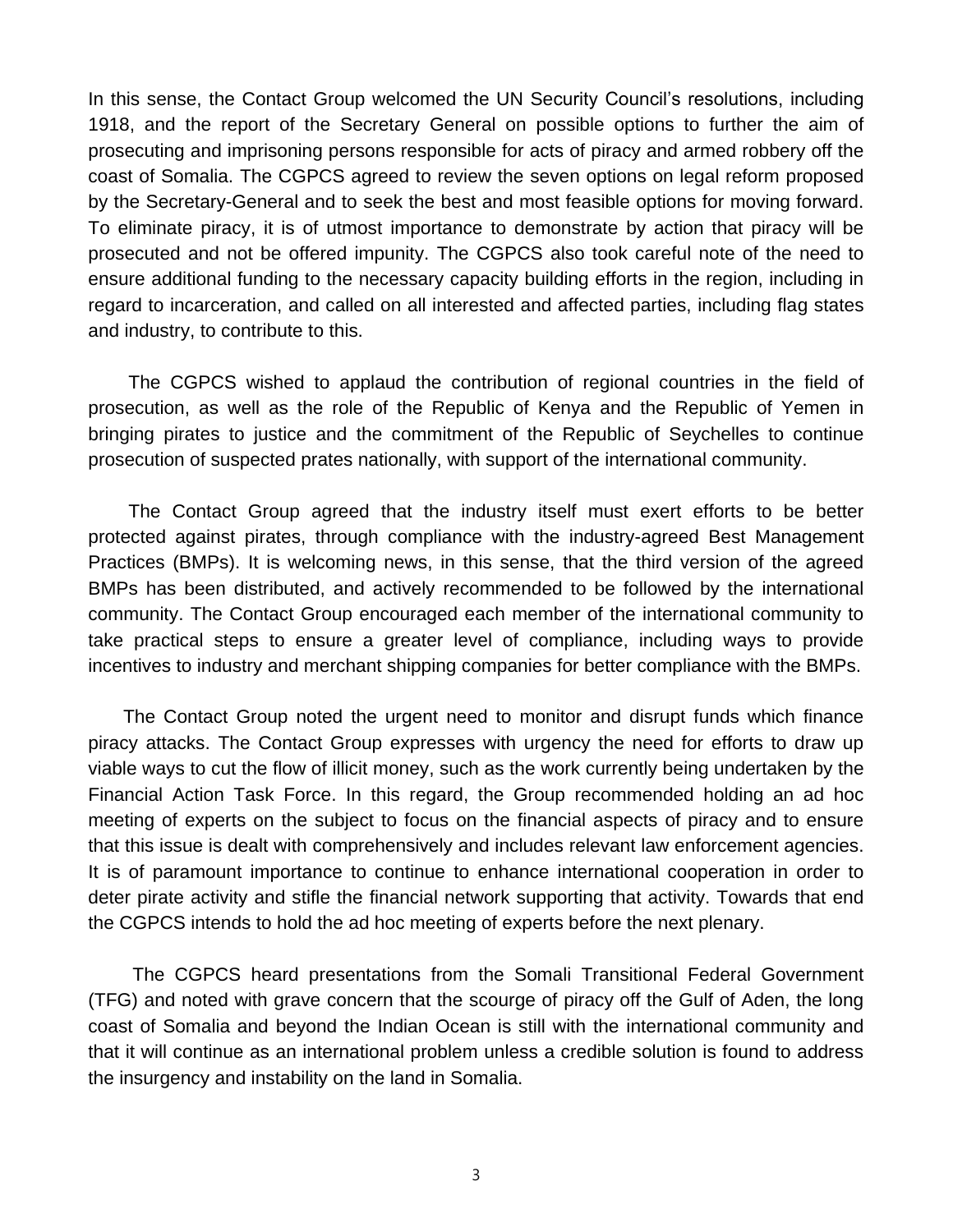The CGPCS noted the need to continue to work with the TFG on projects, which would contribute to enabling Somalia to protect its maritime resources and environment.

The Contact Group believed that the use of the Internationally Recommended Transit Corridor (IRTC) though the Gulf of Aden has succeeded in deterring pirate activity in that area. The Group is also pleased that all CGPCS participants providing military forces to counterpiracy efforts share the belief that the Shared Awareness and Deconfliction (SHADE) meetings in Bahrain provide excellent operational coordination and thanks all partners for their participation in the SHADE process.

The United Nations Department of Political Affairs addressed the CGPCS plenary and emphasized the importance of fighting piracy simultaneously on three fronts: deterrence; security and the rule of law; and development. The CGPCS welcomed the effort to reinvigorate the Kampala Process. The CGPCS took note of the United Nations calling for Member States and the maritime industry to contribute to the CGPCS Trust Fund to Support the Initiatives of States Countering Piracy off the Coast of Somalia. The CGPCS deeply sympathized with 438 kidnapped victims, who remain in the hands of Somali pirates. The Contact Group urged all the stakeholders, including ship owners and Flag States, to make substantial efforts for the immediate release of seafarers being held hostage by pirates and dissemination of information to countries and families of the seafarers held hostage.

The CGPCS strongly believed that coordination and cooperation among the Contact Group participants and the UN is a critical factor for the continued success and effectiveness of the Contact Group and the latter looks forward to continuing to work closely with the U.N.

The United Kingdom reported on the Working Group 1 meeting held in London on 21 October. The Contact Group underlined the importance of continuing close dialogue, cooperation and coordinated action between military operation commanders, governments, international organizations and the shipping industry, in response to the threat of piracy off the coast of Somalia - this multi-faceted partnership remains central to effective action. The Contact Group welcomed the interactive partnership between the WG1 and the co-chairs of the Shared Awareness and Deconfliction (SHADE) mechanism, which enables both a fuller understanding of the operational situation and the wider international community to respond to the concerns of the military commanders. The Contact Group welcomed the continued work of the SHADE in coordinating military operations in the region, including its productive relationship with the navies of countries operating outside the framework of multinational operations. The Contact Group welcomed the continued significant contribution of these independent deployers, including their willingness to escort merchant ships from all Flag States and the steps being taken to assist with wider tasks such as escort of World Food Program and AMISOM supply shipping, and welcomed consideration of increased coordination of convoys to maximize military support to industry.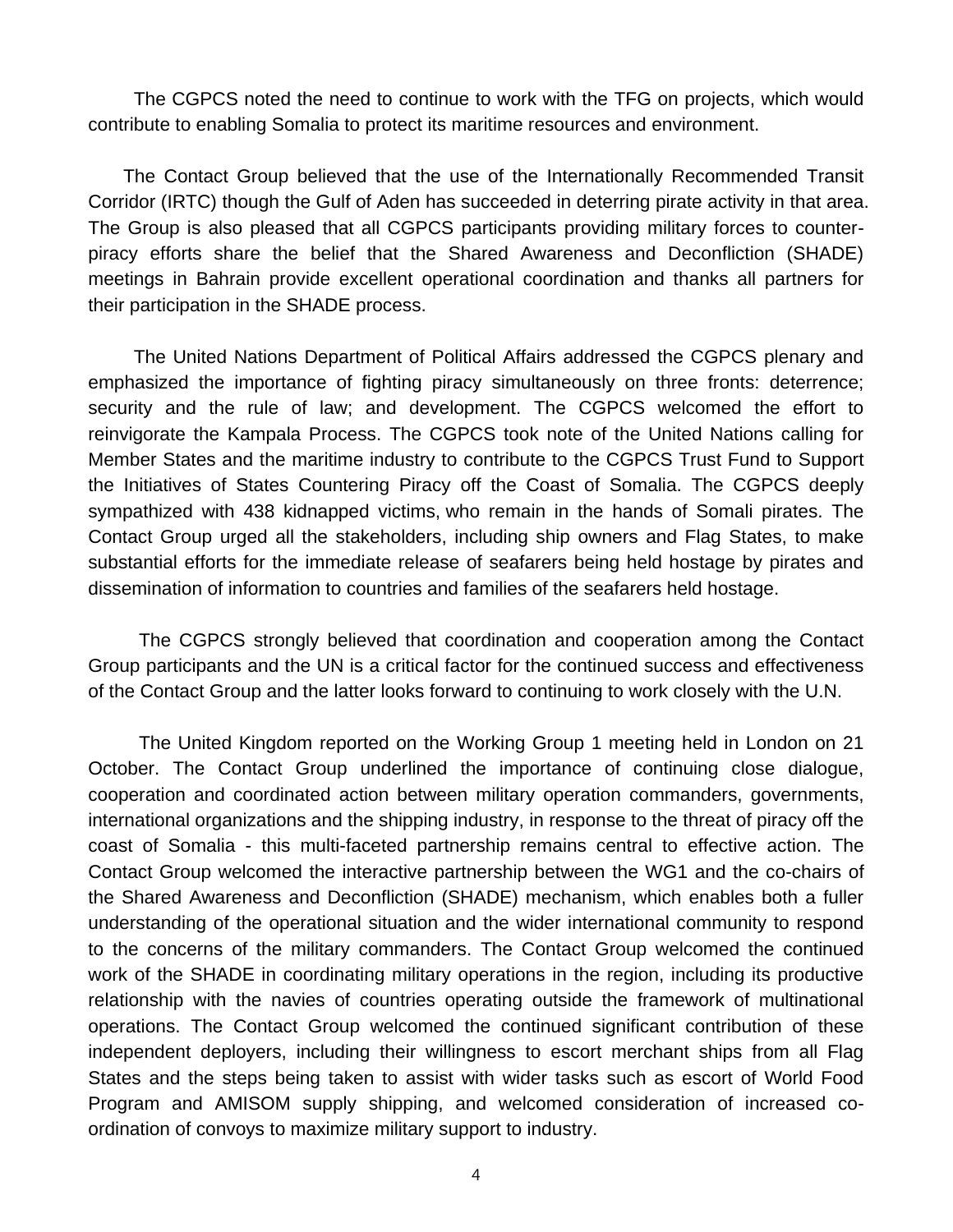Recalling the importance of effective coordination of international support for regional capability development through the Working Group 1, the Contact Group welcomed the progress being made in several key areas of development. The Contact Group welcomed in particular the results of the regional ministerial meeting on piracy and maritime security in the Eastern and Southern Africa – Indian Ocean region in Mauritius on 7 October 2010 and looked forward to the earliest possible implementation of the Regional Plan of Action. The Contact Group encouraged the regional countries to work together with the Working Group 1 to prioritize next steps and to coordinate their implementation with the many international partners prepared to offer assistance. The Contact Group welcomed the progress being made in many areas assessed as priorities already in its needs assessment report, and many of which are relevant to this Regional Plan of Action:

- the coordinated work of the IMO and the European Commission in the implementation of the Djibouti Code of Conduct;
- excellent results being achieved by the UN Office on Drugs and Crime in its program of capacity building work in the region in support of prosecution and imprisonment, noted UNODC's ongoing priorities and funding requests, and encouraged the international community to give its full support to these activities;
- the complementary efforts already being made by the TFG and regional administrations of Puntland and Somaliland to counter piracy both directly in intercepting, detaining and trying pirates, and in work to undermine piracy at its roots, and encouraged continued and intensified efforts by these authorities;
- the contribution being made to the training and equipping of naval and coast guard forces throughout the region to enable them to respond to and deter acts of piracy in and beyond their national waters, including both bilateral and multilateral contributions; and
- noting the agreement by the Friends of Yemen to continue their support to reinforce the capabilities of the Yemeni security forces, including the Yemen Coastguard, to protect Yemen's borders, the Contact Group welcomed the newly agreed Concept of Operations for the Yemen Coastguard, including future equipment and training requirements, agreed that these requirements should be incorporated into the Contact Group regional needs assessment matrix, and encouraged the international community to provide full support to the development of the Yemen Coastguard, linked to the ongoing work of the Friends of Yemen.

Denmark briefed on the main issues discussed in the Working Group 2 meeting. The WG2 noted that the meeting focused on measures to increase prosecution of suspected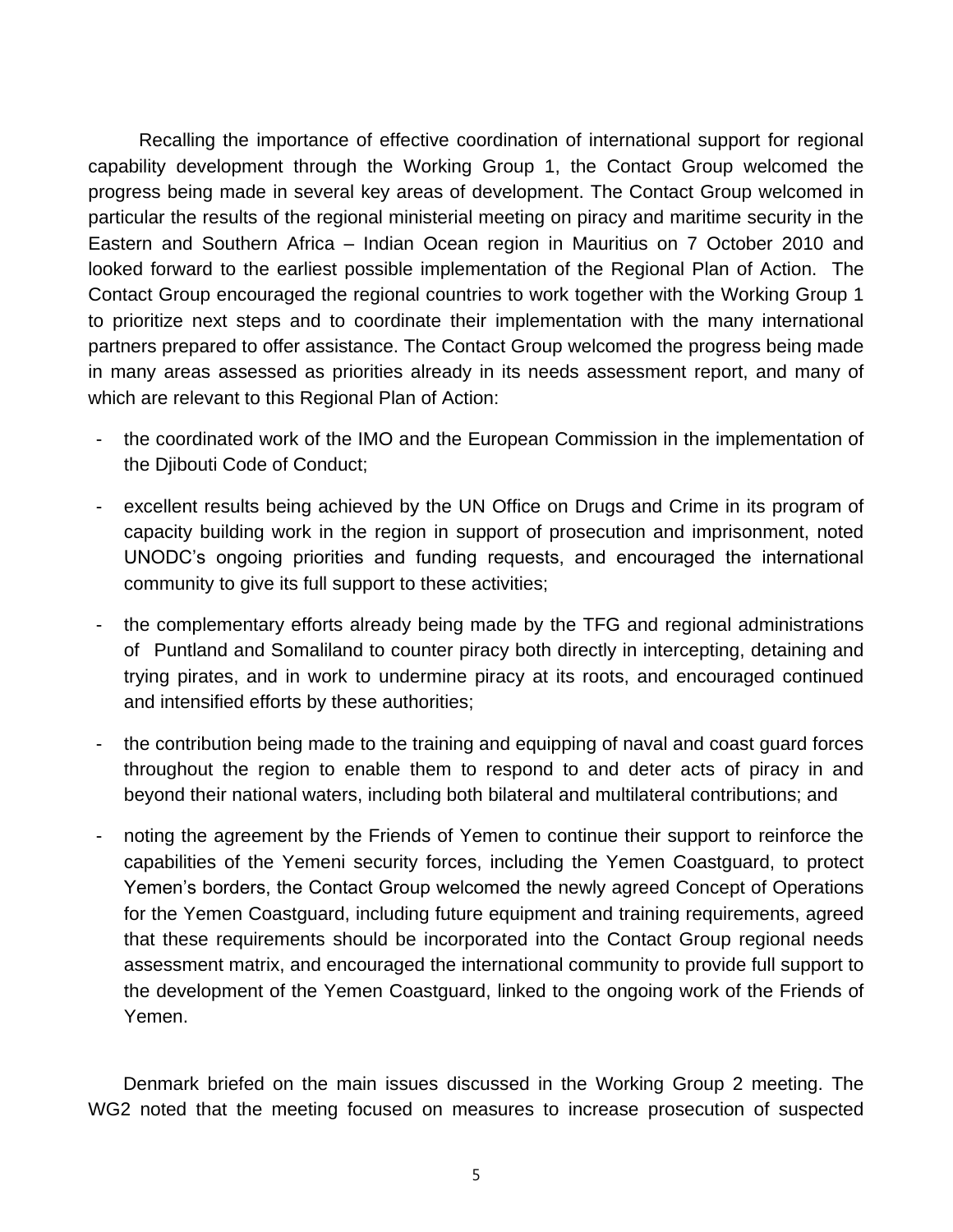pirates, even if an increasing number of suspected pirates are being prosecuted in States both outside and within the region, including in Somalia. The discussion of the WG2 focused on a model for post sentencing transfer of convicted pirates. (transfer of an individual, sentenced in one State, to incarceration in another State). The Working Group, in general, agreed that a model for post sentencing transfer was a necessary and legitimate method to address the issue of incarceration of convicted pirates, recognizing the importance of such a model as a key element in ensuring an increased number of prosecutions. The Working Group agreed that the most feasible model for such a system would be bilateral agreement or arrangements between the prosecuting State and the incarcerating State on the issues described in the conclusions of the WG2 chair. Based on presentations by the Group of Law Reform Experts from TFG, Puntland, Somaliland, the United Nations Office of Legal Affairs, Mr. Jack Lang, Special Adviser to the Secretary General on Legal Issues related to piracy, and Ukraine, the Working Group furthermore had an extensive discussion on the possible options to further the aim of prosecuting and imprisoning pirates. Finally, the Working Group discussed human rights considerations and decided to continue to extract practical guidance from the exchange of views on this issue.

The CGPCS noted that prosecuting of suspected pirates and incarceration of sentenced pirates remains areas of concern. Capturing suspected pirates and releasing them without consequences when there is sufficient evidence to support prosecution creates a perception of impunity.

The CGPCS applauded those States both outside and in the region who are prosecuting pirates as listed in the conclusions of the Chairman of the WG2. The CGPCS especially noted the constructive role played by a number of States in the region. The CGCPS calls on all States to ensure that the proper national legislation is in place and to undertake prosecution of suspected pirates when the conditions are met.

The CGPCS believed that the development of prison capacity in the region to accommodate convicted pirates and a model for post sentencing transfer will result in an increased ability and political will among States to prosecute suspected pirates. The CGPCS agreed that all interested parties, including the WG2 and the UNODC, should continue to work on such a model.

The Contact Group welcomed the UN Security Council's resolution 1918, and the subsequent report of the Secretary General on possible options to further the aim of prosecuting and imprisoning persons responsible for acts of piracy and armed robbery in the sea off the coast of Somalia. The CGPCS welcomed the Security-General's appointment of Mr. Jack Lang as his Special Advisor on legal issues related to piracy off the coast of Somalia. The CGPCS in this regard took note of the decision of the WG2 to continue to explore the question of mechanisms for prosecution in the region in close cooperation with Mr. Lang and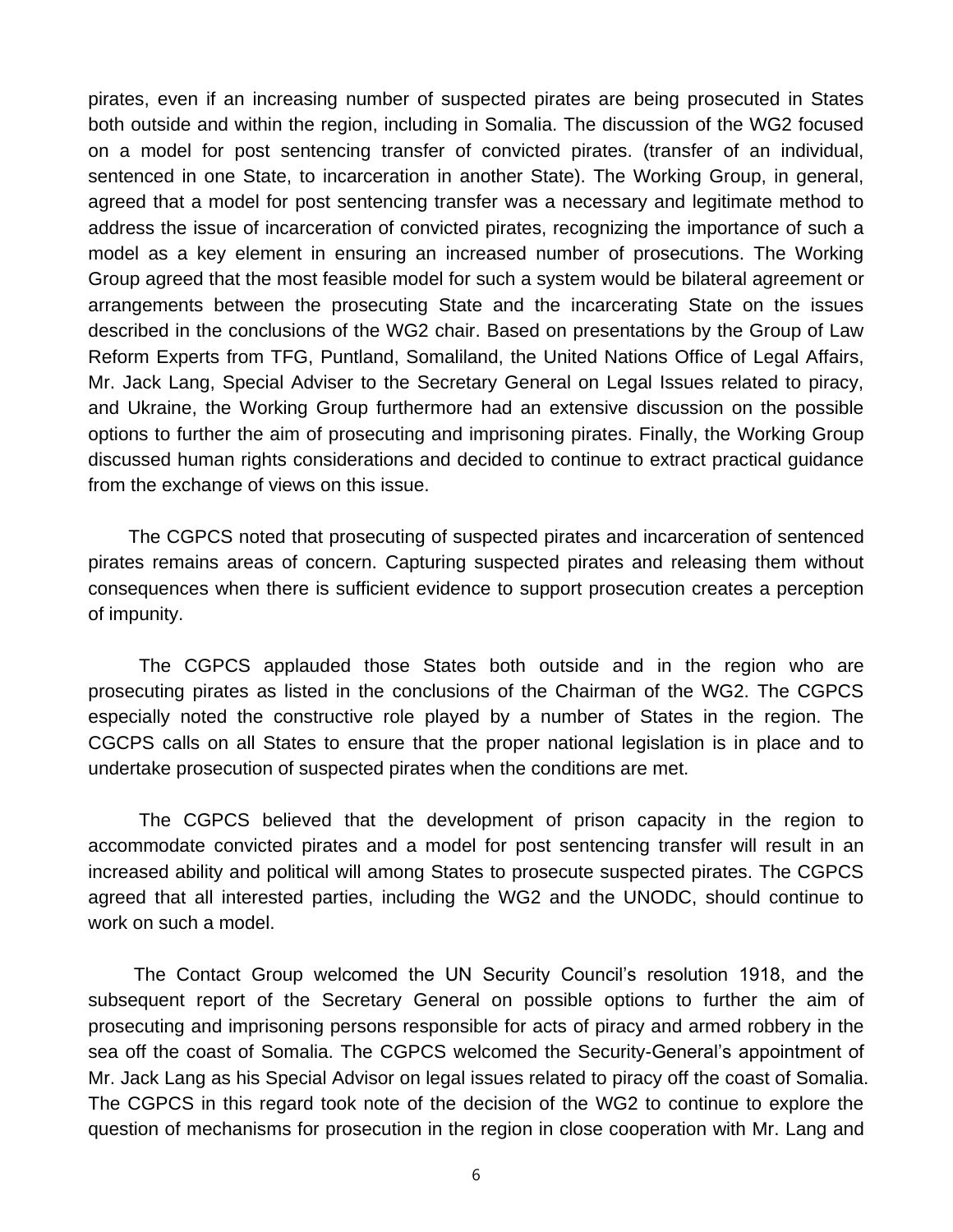in accordance with any decisions by the Security Council, the Contact Group and other relevant actors.

The United States presented the report from the Working Group 3. The WG 3 continued to review, in a regular basis, the gathering and dissemination of lessons learned and the implementation of BMPs onboard vessels operating off the coast of Somalia, as well as identifying labor issues and developing labor related guidance in support of crew training and post event activities.

Industries and governments continued to monitor the tactics used by Somali pirates and based on evaluations, have revised BMPs and other counter piracy guidance. The BMPs Version 3 (BMP3) is currently being distributed widely through the internet and 35,000 hard copies are being circulated at no cost. Industries, governments, and NGOs have continued to disseminate BMP3 with new initiatives to ensure access to BMP3.

The development, revision, and implementation of BMPs and other counter piracy guidance continue to be one of the most effective preventative tools against piracy, but more work must be done. Although most vessels appear to be taking measures to prevent the success of pirate attacks, those who do not take such measures endanger all ships and crews by allowing successful attacks which contribute to the destabilization of Somalia. All means to improve the implementation and use of best practices must be considered and/or revisited. One example may be for the insurance industry to be encouraged to offer ways to incentivize their use.

Measuring effectiveness of protective measures, including their relationship with military actions supporting prevention, is a key to making improvements. Even though some practices in the BMPs have been quite successful recently, such as the use of citadels for the crew, continuous adaptation is needed. The WG3 supported the development of procedures for MSC-HOA to notify Flag States that may not aware that their ships are not implementing appropriate preventative measures.

The WG3 was pleased to report that industry groups had collaborated and developed seafarer related guidance covering the training, preparation and care of seafarers, and planning actions recommended to be taken for the event of being hijacked by pirates. These works have been published and submitted to IMO MSC 88 for consideration.

The WG3 co-chairs continued to emphasize that the WG3 is seeking a balanced, comprehensive, and multi-national approach; one that will both improve the safety for shipping and mariners who transit the region, and reduce the use of ransom payments. In order to carry-out these efforts and discussions with increased participation and collaboration, the WG3 would seek closer coordination and discussion with other CGPCS Working Groups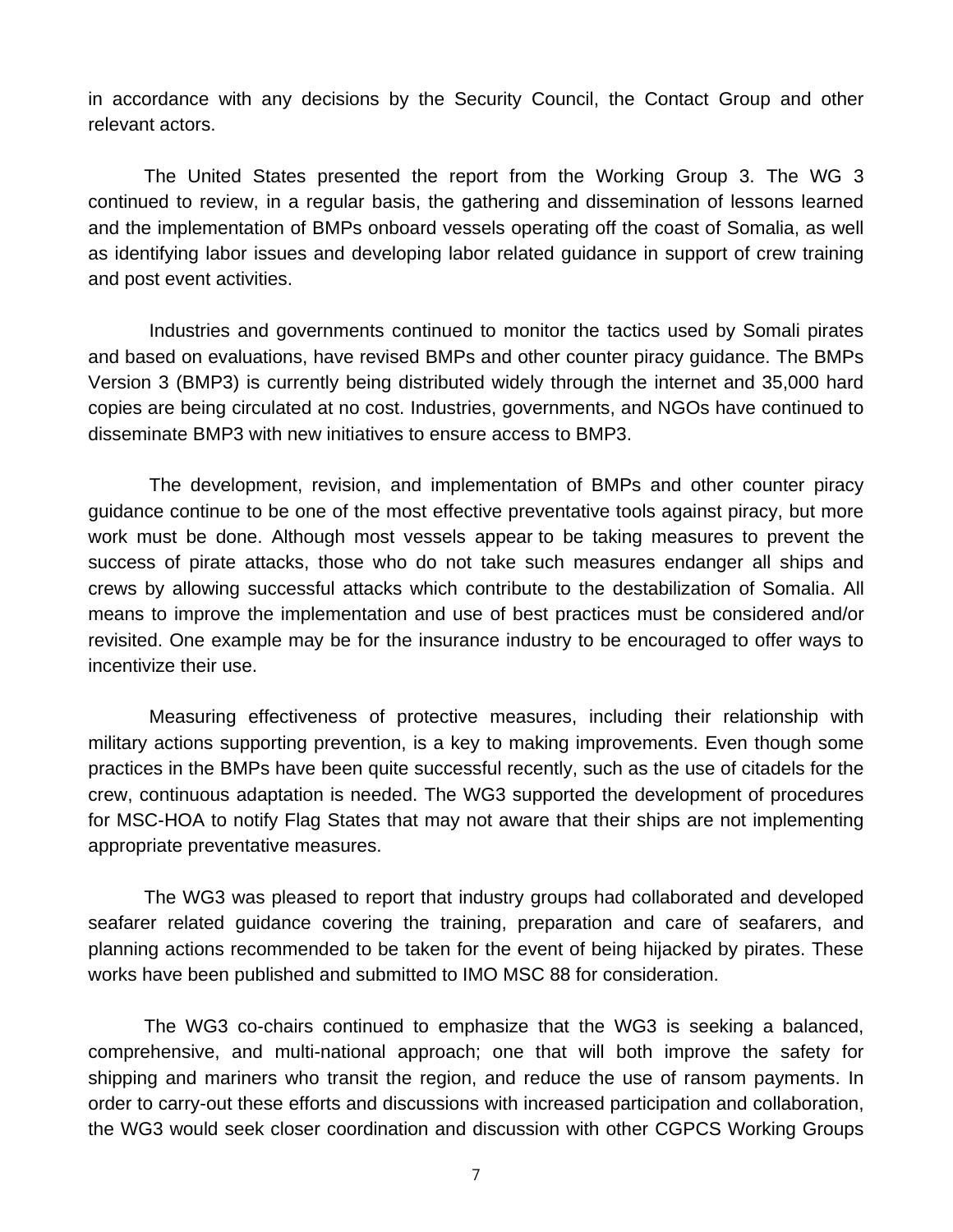on, inter alia, guidance on the use of private security and preservation of evidence. The WG3 will continue to solicit pertinent concerns from industry and governments to be further addressed by the WG3.

Egypt briefed on the fourth meeting of the Working Group 4 that convened in New York on the 9th of November 2010. The progress of the communication strategy, adopted by the CGPCS was reviewed. The UNPOS representatives informed the Working Group on the progress of implementing the media project aiming at raising the internal and regional awareness of the threats of the phenomena of piracy, which was endorsed by the Trust Fund. In addition, participants of the Contact Group were called upon to further respond to the questionnaire distributed by the Egyptian Chairmanship to assess the efforts of various participants with regard to the application of the communication strategy.

Also, presentations were provided by representatives of the European Union's Naval Force, Operation ATALANTA, and NATO, on the components of their communication and information strategy, aiming at creating an opportunity for discussion on such matter within Somalia, and to raise the awareness of the gravity of the threats of piracy and of the role played by the international military presence to suppress acts of piracy.

During the meeting, the following was agreed upon among others:

- the need to streamline the means and objectives highlighted by the Communications and Media Strategy with the needs of the people in Somalia and in the Somali Diaspora so as to insure that the CGPCS message bears the necessary resonance inside Somali communities.
- support the leading role of the UNPOS in Nairobi in coordinating Somalia related communications activity, working in partnership with the Egyptian chairmanship of the Working Group 4.
- the need to enhance the preventative aspect of the communication strategy and the need to have focused messages to the people in Somalia and to the Somali Diaspora and to involve families of detainees in the message broadcasted.
- the communication strategy should make use of means of communications that is suitable for the situation in Somalia, particularly Radio Broadcast.
- that communications on counter piracy need to be delivered within a wider, comprehensive communications effort across Somalia.

Future Action to be conducted by the Working Group 4: